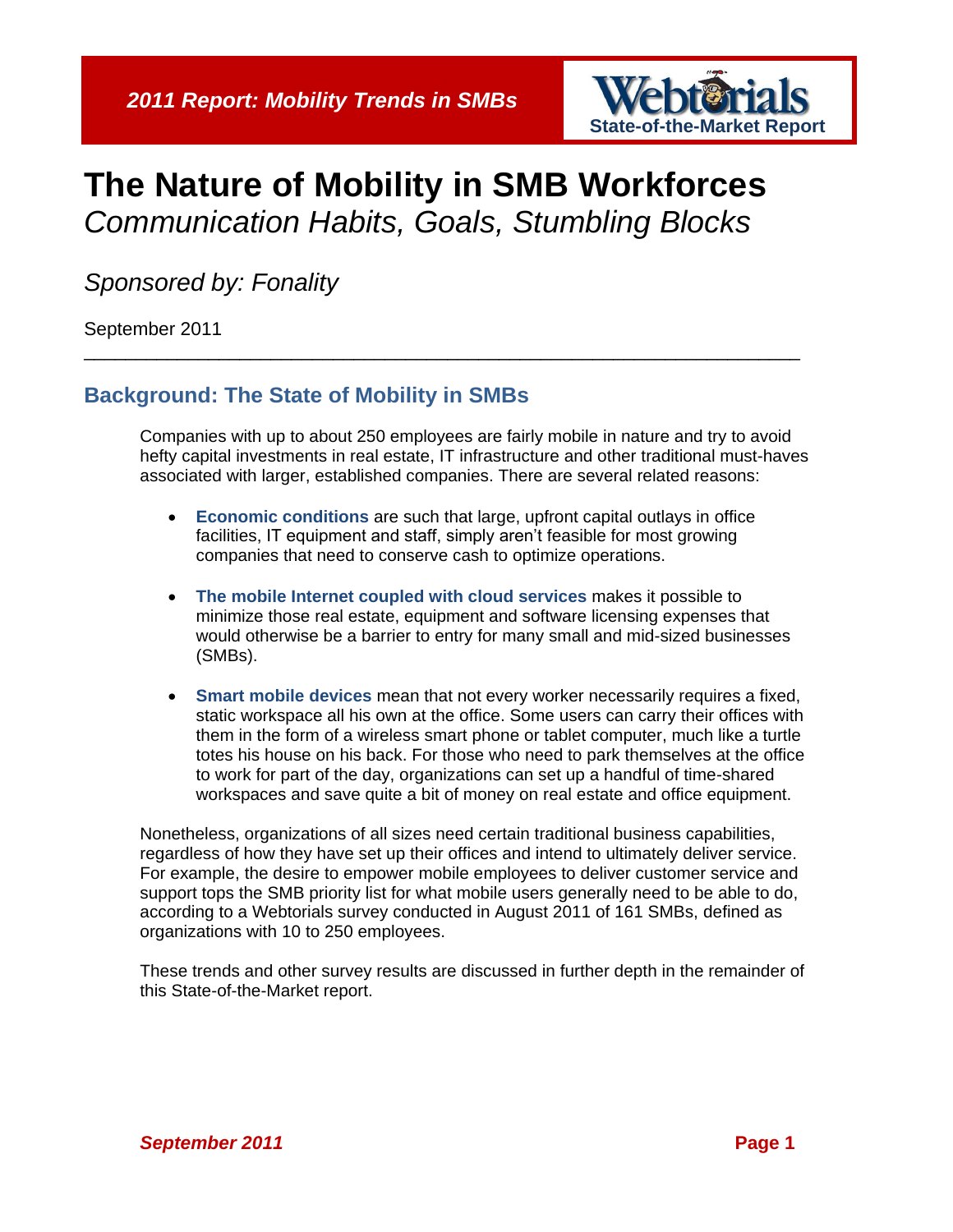

# **Findings: The Upshot**

SMBs seem to feel their competitive value lies in remaining fairly nimble while being able to deliver customer service at least on par with – if not faster and better than – larger companies with generously sized internal IT and network footprints (see Webtorials report, ["The Impact of UC on Customer Service," June 2011\)](http://www.webtorials.com/content/2011/06/2011-smb-customer-service.html). According to our August survey, mobility plays a pivotal role in those goals.

Specifically, we drew the following primary conclusions from the Webtorials research into the mobile habits, expectations, and concerns of SMBs.

- **1. SMB workers rely heavily on mobility. Consequently, SMBs will suffer costly productivity hits if worker access to company resources when outside the office is inferior to on-site access.**
- **2. Of UC functions, it's most important for mobile SMB workers to have access to corporate directory, calendaring and collaborative document sharing. Meanwhile, related mobile call/contact center capabilities are also growing in importance.**
- **3. Smartphone and notebook use will be giving way to tablet computer use during the next 18 months.**
- **4. Mobile networks are both an enabler and a stumbling block in SMB companies.**

Let's take a closer look at each finding.

#### **1. Location-Independent Access**

The biggest reason that SMBs implement mobility is to enable their employees to work wherever the job demands according to 75% of respondents. Increasingly, that means that those workers are in the field.

 *Half of respondents' workforces are mobile at least some of the time, and those employees work outside their employers' office areas for nearly half their workdays***.** *That means a typical SMB has a full one-quarter of their staff working outside the office at any given time.*

These findings paint a picture of a fairly fluid SMB environment, in which work is conducted where the action is, and that isn't always in a static office or cubicle.

Given that so much time is spent working away from the office, establishing a way to optimize mobile workers' access to applications, services and collaboration is critical to the SMB bottom line. SMBs say they need their mobile employees to be able to provide customer service and support, access customer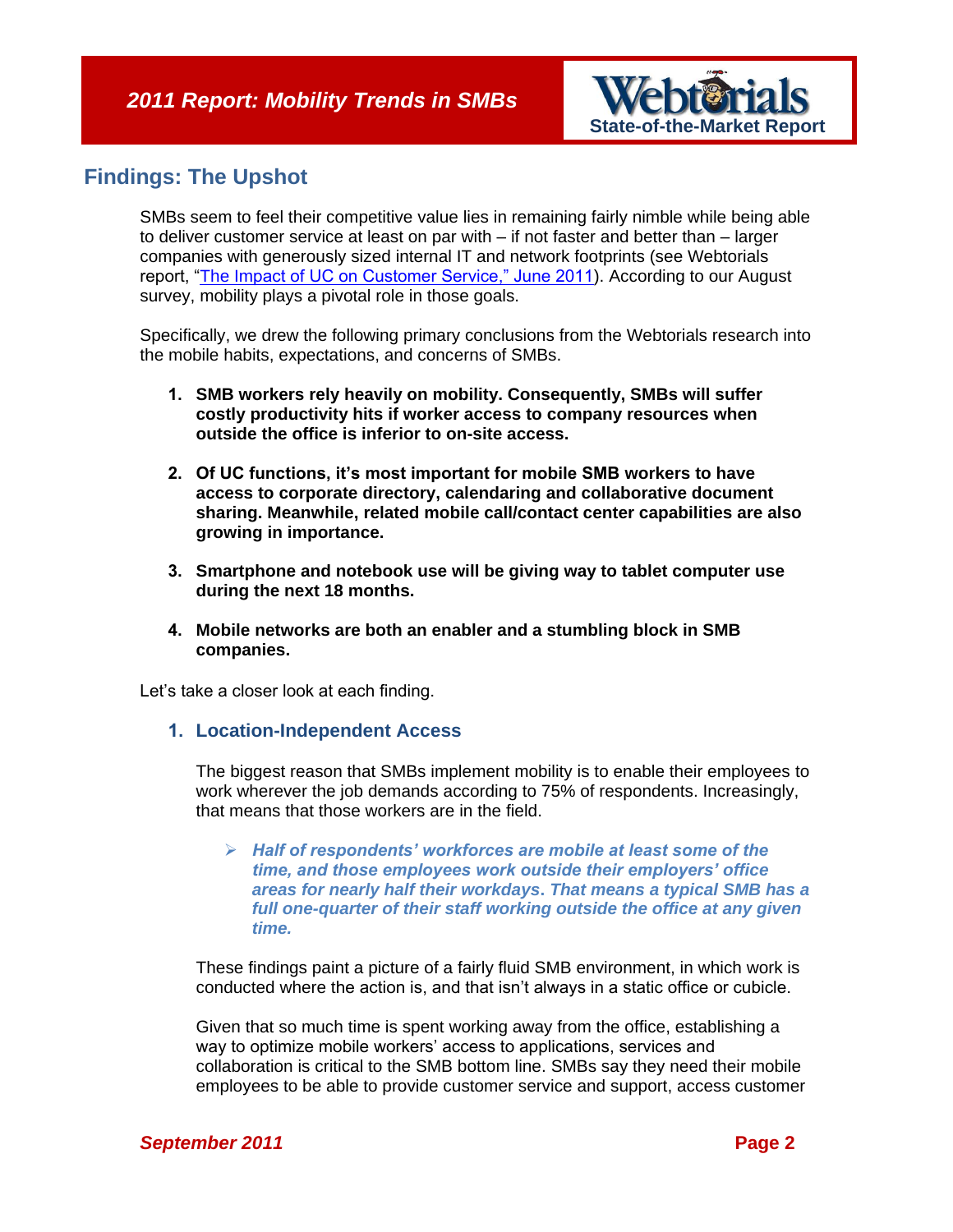

information and use the same business applications they have available when at an office workstation.

 *Respondents also said mobile users in their companies waste large amounts of time because access to corporate resources isn't consistent inside and outside the company. They estimated that on average, each mobile employee wastes between 5 and 6 hours per week, or an hour-plus per business day, because of a lack of consistent access to corporate resources when out of the office (See [Figure 1\)](#page-2-0).*

<span id="page-2-0"></span>

What does this inconsistency mean? When you take what an employee costs per hour, including both salary and benefits, and multiply that figure by 48 (the approximate number of per-user workweeks in a year), you end up with a significant chunk of downtime for that worker. Total the amount for each mobile worker, and you'll see a substantial portion of worker pay going down the drain.

[Appendix 1,](#page-7-0) for example, calculates the cost of mobile worker downtime to a hypothetical company of 137 employees, 67 of which are mobile. These figures reflect the average company size of the respondents to our August SMB survey. The calculation estimates that such a company could recover a time value of roughly \$700,000 per year (or over \$10,000 per mobile employee per year) in increased productivity by bringing mobile users' abilities on a par with in-office users. (See [Appendix 1](#page-7-0) for detailed calculations.)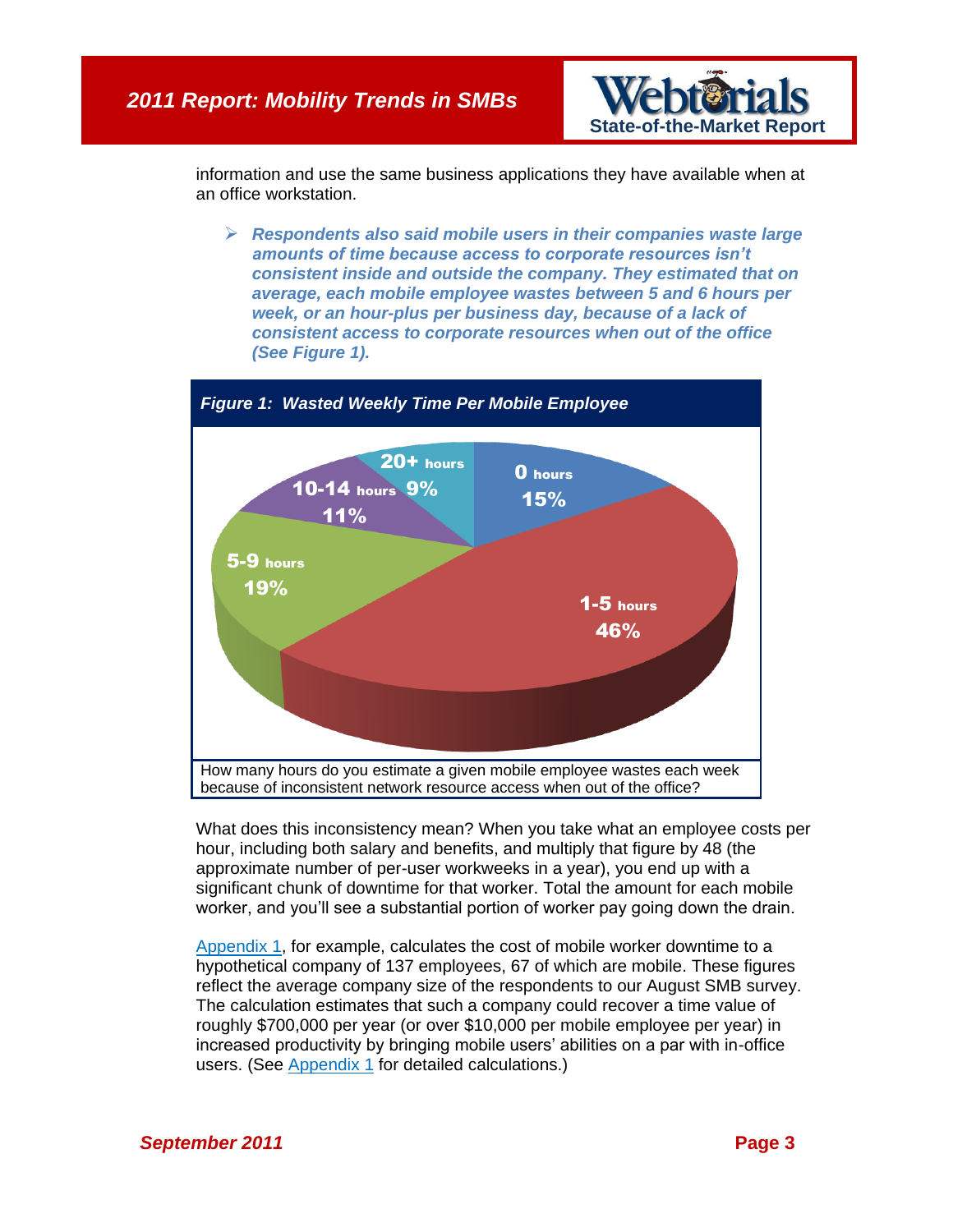

## **2. UC and Call/Contact Center Imperatives**

A third or more of respondents cited access to the corporate directory and calendaring functions as the top two UC capabilities their mobile users need, aside from traditional phone calls, voicemail and email. More than a quarter of respondents cited contact center capabilities as one of two "most important" UC capabilities for mobile users to have (see [Figure 2\)](#page-3-0).

<span id="page-3-0"></span>

While smaller and highly mobile companies don't necessarily perceive the need for a full-blown, physical call/contact center, the need for contact *cente*r *functions* – the ability to access customer information, consult with superiors, check inventory and generally respond to customer needs quickly and accurately – will likely never dissipate. And that requires an economical way of delivering UC and related call/contact center capabilities to the employees who need them – many of whom are now mobile a good percentage of the time, as the survey responses show.

One customer service imperative called for by about two-thirds of respondents, for example, is the ability to route callers and Internet visitors to customer service experts within the company in ways other than having stationary agents sit in expensive, physical call centers to handle customer queries. Of the various types of contact center capabilities, access to customer escalation was voted the most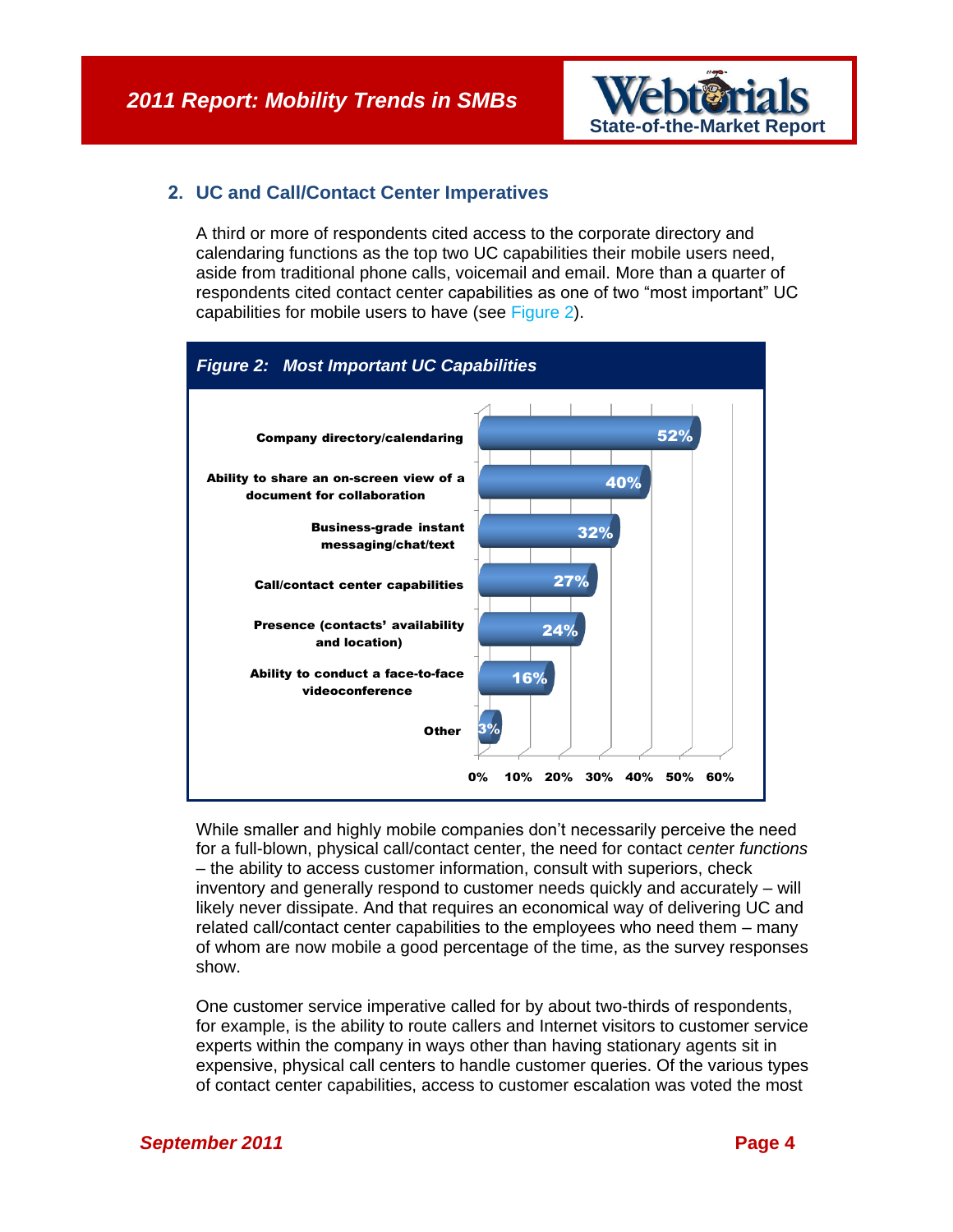

desired in mobile solutions, followed by skills-based routing and queue management.

### **3. Device Trends: Tablets out in Front**

Smartphone use, as well as notebook computer use, is likely to soon be undercut by SMB workers' use of tablet computers. While 94% of respondents said users in their organizations currently use smart phones such as the Apple iPhone, Google Android-based devices, RIM BlackBerry and others, the number is expected to drop to 88% in 18 months. During the same time period, tablet use will jump from 43% currently to 76%, and notebooks will drop from 94% to 84%. (See [Figure 3\)](#page-4-0)

<span id="page-4-0"></span>

This shift is being driven by the successful arrival of tablets in the marketplace, kicked off by the Apple iPad, followed by several Android based devices like the Motorola Xoom and Samsung Galaxy Tab and even a contribution from business-centric mobile device maker Research In Motion, which has offered up its PlayBook tablet. The ability of the tablet to usurp the smart phone and, in particular, the notebook computer, however, likely depends on building up the wealth of business-productivity application availability for the tablet form factor.

Smartphone size makes it difficult to successfully run traditional business applications, such as word processing, spreadsheets and so forth. While the industry has yet to offer many business productivity apps for tablets, those apps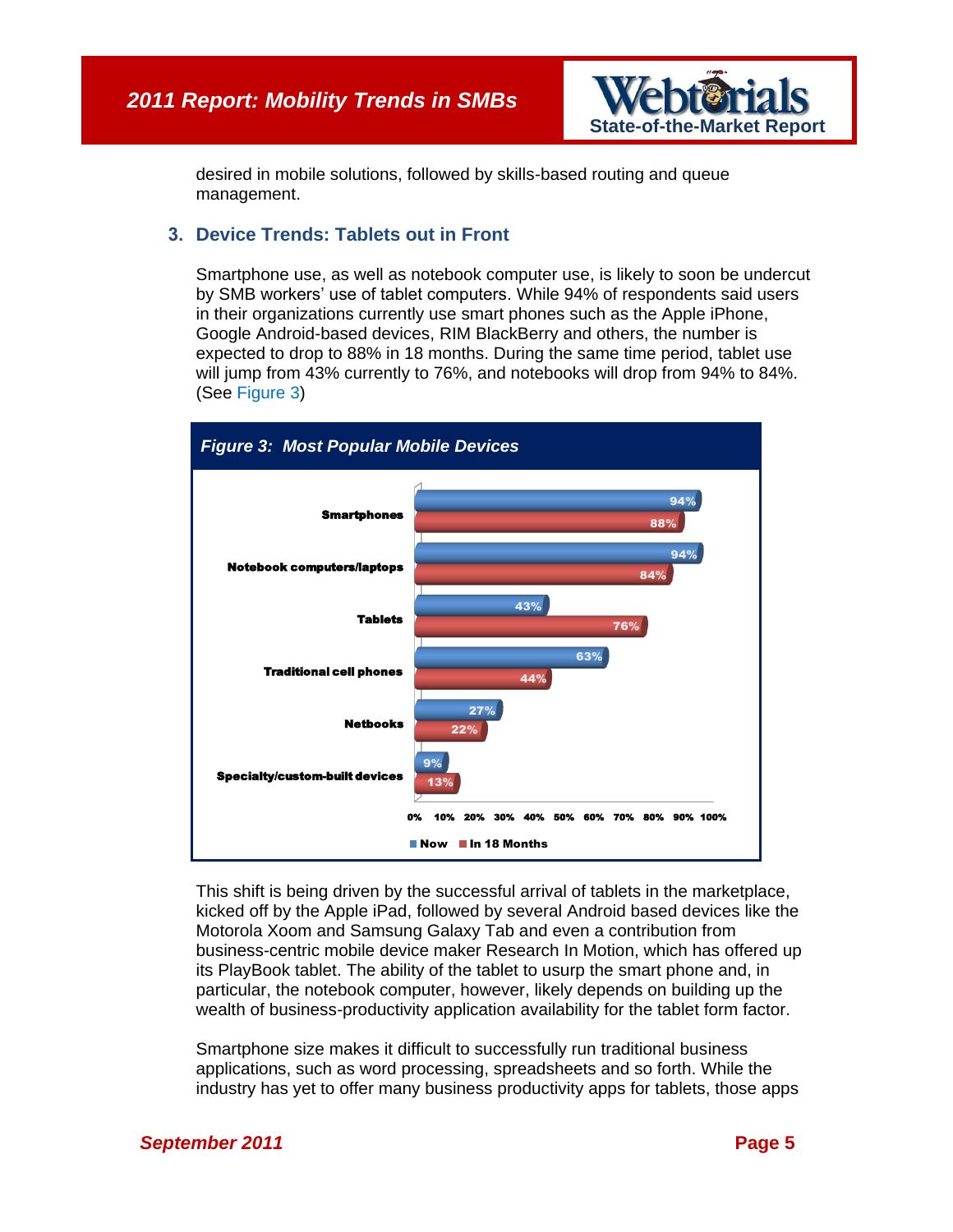

are expected to soon be coming, if not in a traditional, locally loaded format, in the form of SaaS, or cloud, services.

When that happens, SMB users who are mobile much of the time can use the tablet of their choice to perform many of the functions typically associated with a desktop computer or notebook computer but in a far more portable form factor. The look-and-feel of data apps on a lightweight, slim tablet is much more similar to the familiar notebook or desktop-with-monitor experience and the experience is far easier on the eyes than the smartphone form factor.

## **4. The Role and Status of Mobile Networks**

Most SMBs surveyed are expanding the coverage breadth of their mobile deployments across additional sites. But they also note that a lack of network coverage in all areas needed is a sticking point. In fact, lack of network coverage in all areas needed ranked fairly high as an inhibitor to SMB mobility deployments, second only to management and security issues.

This is potentially why, when rating mobile device attributes, having multiple wireless connectivity options ranked the highest on user priority lists. Topping the list was a Wi-Fi connection (78%), followed by 3G/4G connectivity (73%).

Nearly half (46%) of business cell phone calls are made from areas where employees also have Wi-Fi access, according to SMBs surveyed. There are a couple of implications here. First, the more types of mobile networks a given device can connect to, the higher the probability that the user will get coverage from one of those networks in any given area.

Second, from a voice perspective, if Wi-Fi infrastructure is in place where users are making a call, there are potentially cellular-bypass savings to be had by placing calls over the Wi-Fi infrastructure and avoiding cellular minutes. This benefit is highly dependent on a number of factors, though.

One is that, for users making calls within the office, the Wi-Fi network needs to have been designed and built out sufficiently to support voice calling from every nook and cranny where employees might be. Wi-Fi as a data network is fairly reliable so long as it covers typical work and conference areas. Phone users, though, walk and talk, and may need more robust coverage and hand-off capabilities.

Second, depending on the cellular plan the SMB has negotiated – perhaps involving free internal calls and/or free mobile-to-mobile calls – if the Wi-Fi infrastructure is not completely voice-ready, it might be less expensive to pay a bit for cellular than to invest in Wi-Fi backbone components. The caveat with the cellular option, of course, is that the in-building signal strength is strong enough to make reliable, high-quality calls.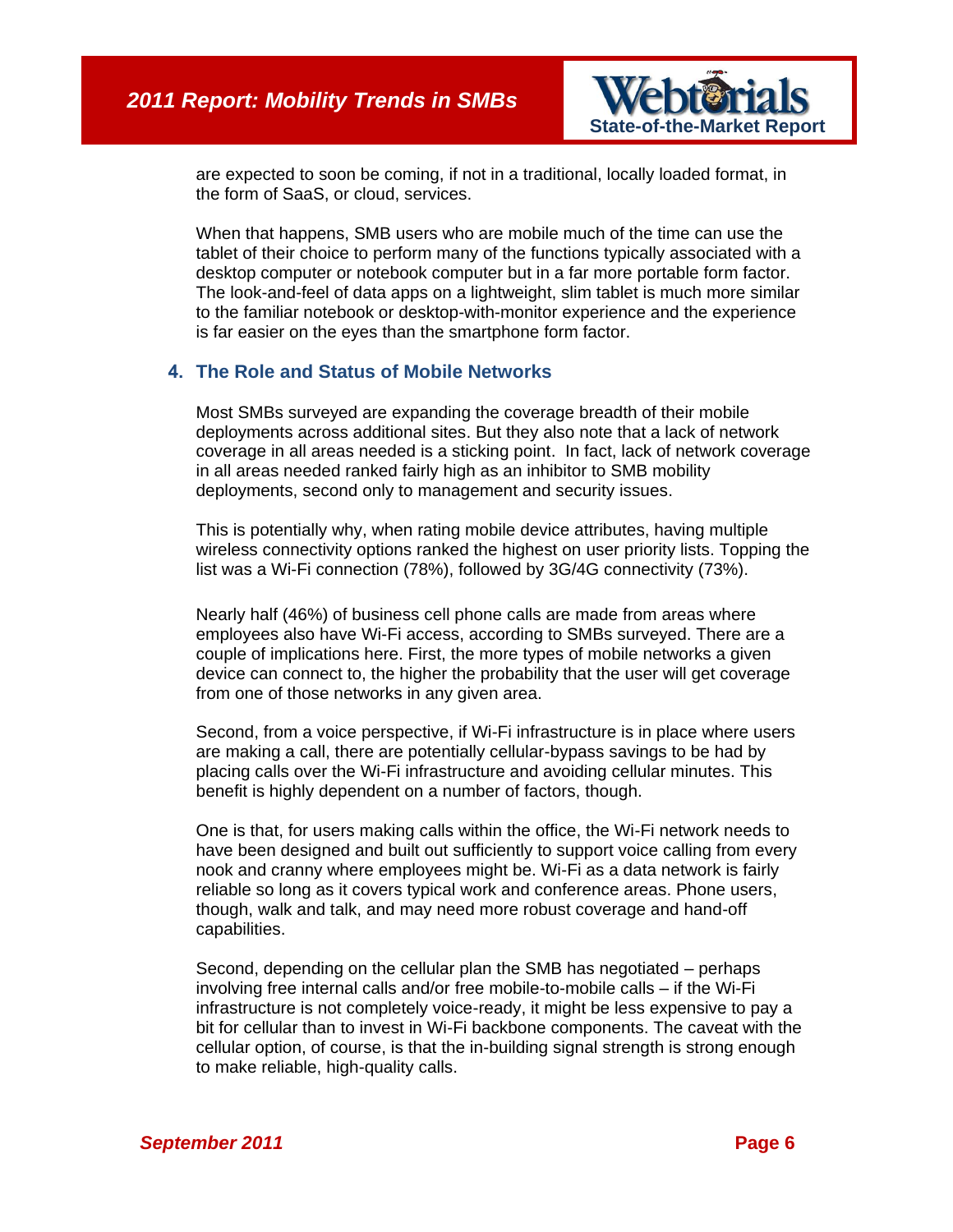

# **Conclusions and Recommendations**

SMBs, particularly smaller ones, tend to have highly mobile user populations. They are lean on IT staff and budget, yet they need to deliver many of the same capabilities as businesses with far deeper pockets. For example, they need to collaborate, deliver customer service, escalate customer issues and use both off-the-shelf and possibly custom business applications just like their larger peers.

With limited resources to invest in IT infrastructure and expertise, SMBs are finding that mobile employees, who are out of the traditional office site about 50% of the time, waste significant amounts of time fiddling with getting access to network resources. *The reason is that mobile access works differently than when users are directly connected to the local network. Getting the capabilities in and out of the office onto a par with one another is desirable because of the substantial savings possible with recapturing the productivity of those work hours*. Savings that might range from about \$150,000 to \$700,000 per year for an average size SMB of 137 employees with 67 mobile workers (see [Appendix 1\)](#page-7-0).

A quick and cost-effective way to bring mobile capabilities onto a par with local capabilities is through the use of cloud services. In fact, of those survey respondents indicating plans to deploy mobile applications, 43% said they planned to deploy them in a cloud-based or hosted setup.

Cloud services are more or less a ready-made infrastructure, run by a third party, that allows SMBs to pay as they go and avoid their own upfront investments in capex and IT expertise. They also don't have to worry about maintaining the infrastructure or patching software and updating security holes. SMBs trying to resolve the differences in access methods should at least explore cloud services, which can serve as a "great equalizer." In doing so, SMBs should evaluate vendors primarily on their security infrastructures, depth of network visibility and troubleshooting capabilities, breadth of application services and financial stability.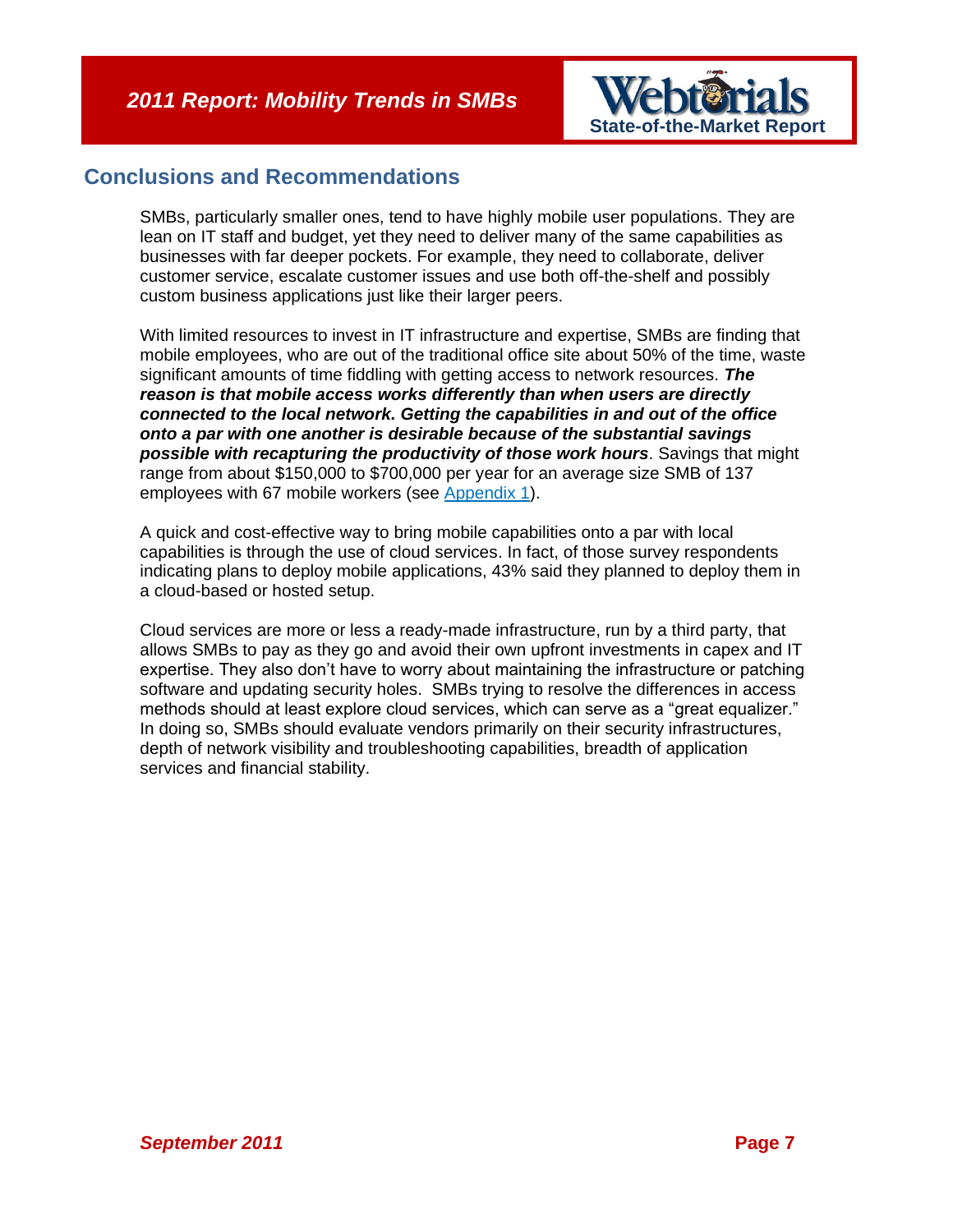

# <span id="page-7-0"></span>**Appendix 1 – The Cost of Inferior Mobile Access**

This section provides a template for calculating losses when inconsistent network capabilities are available to mobile users inside and outside the office. Viewed another way, it can serve as a template for calculating that savings associated with creating egalitarian access to corporate resources for local and mobile users.

Translating these costs into in real dollars can be difficult to quantify because there are a large number of variables and no "typical" SMB. Furthermore, compensation for an SMB employee may very well be based on a factor not typically accounted for: equity interest in the company. The mobile worker in an SMB, in other words, may be working for a smaller salary in exchange for the expectation that at some point they will have an equity interest in the company.

With these conditions in mind, we created a prototype small business with 137 employees, of whom 67 are mobile workers. Of the 67 mobile workers, we assumed a wide range of salaries ranging from \$40,000 per year to \$110,000 per year, with the number of employees weighted to the less expensive employees.

#### *Based on these relatively conservative assumptions, the prototypical company with 67 mobile workers is able to recover a time value of roughly \$700,000 per year in increased productivity.*

The exact value for our fictional company is \$678,066. But realizing these savings by taking applications mobile is non-trivial. The implementation of mobile solutions is quite intensive in terms of IT staff services, and the expense of the IT staff is inordinately high for SMBs. This leads us to a discussion of the importance of cloud-based services. Also called "software as a service," cloud application services represent a pay-as-you-go model. They avoid capex investments in application servers, compute infrastructure, software licenses, support, software upgrades and patches, and so forth.

#### *In fact, the best method, and in some cases the only method, for smaller and younger SMBs to turn this time value and increased productivity into "real" dollars with a significant ROI is by the use of cloud-based services.*

## **Assumptions and Methodology for Calculating Savings**

Calculating the potential cost savings for a "Mobility for SMB" implementation is an inexact science, because each company has different needs. And mobility implementations do not consist of an exact set of comparable components.

Thus, this appendix made a set of assumptions, described below, which could possibly serve as a template for calculating your own cost savings.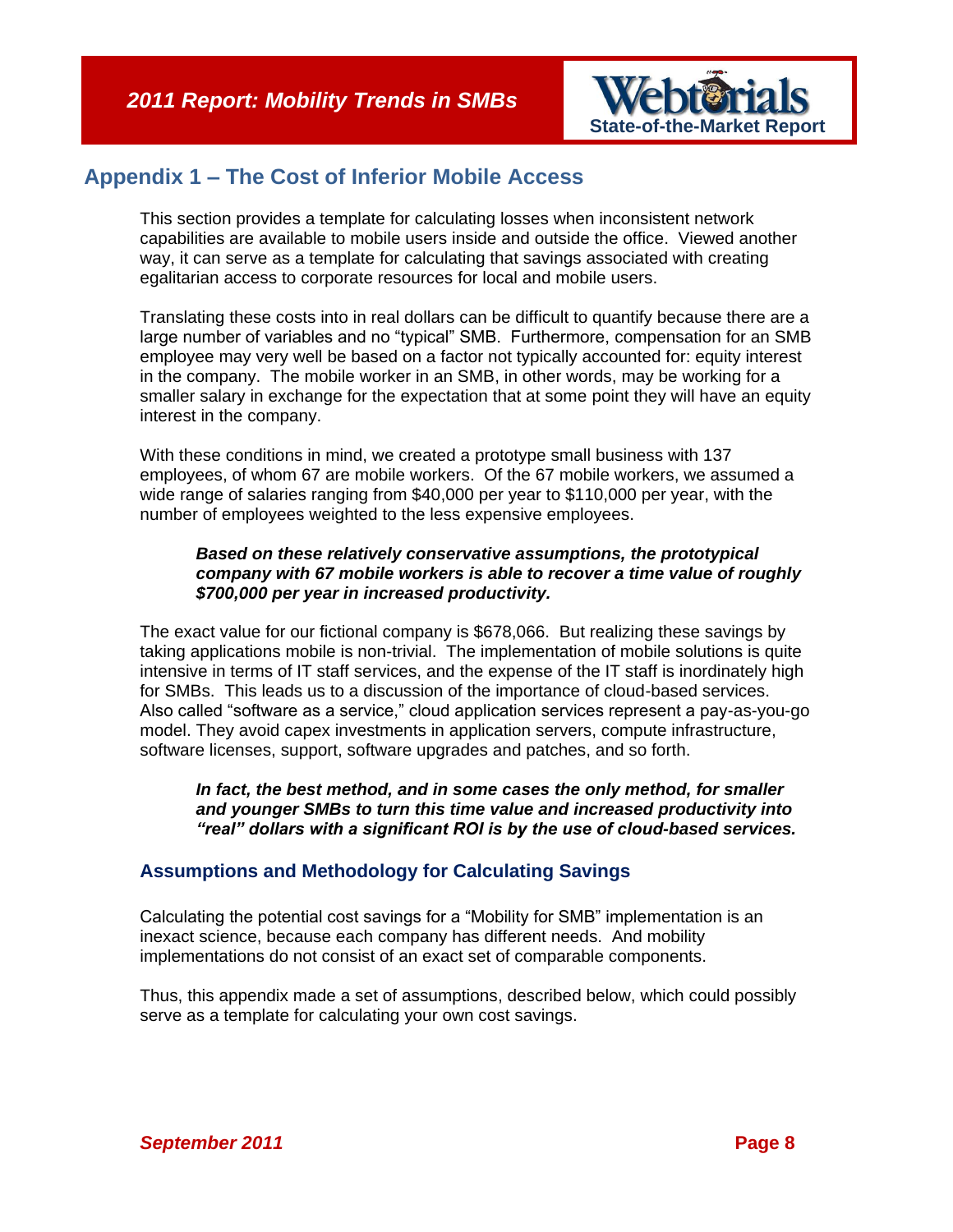

In the survey, the participants were asked:

#### *About how many employees are there in your organization?*

The average company size for the respondents was 137.

#### *How many hours, if any, would you estimate a given mobile employee in your organization wastes each week because he or she doesn't have consistent access to corporate resources when out of the office?*

The average time estimated was 5.4 hours per week.

#### *About what percentage of your workforce is mobile at least some of the time?*

Respondents estimated that 49.2% of their company's employees were working outside 43.55% of the time.

To monetize this 5.4 hours per week of recovered time per mobile worker:

There are no standards, and our anecdotal research ranged from a typical salary of \$40,000 per year to over \$100,000 per year depending on a wide range of factors, including industry and geographic location. Additional research indicated typical ranges from roughly \$60,000 per year to \$120,000 per year.

Rather than arbitrarily assigning "typical" values, we produced a simple table, [Table 1,](#page-9-0) which demonstrates the value of the recovered time at a range of salaries from \$40,000 to \$110,000. The second column, "Salary with Benefits," represents an industry-typical 30% addition to the base salary.

The "Salary with Benefits" was then converted to an hourly rate, based on 1,920 hours worked per year. These hours assume 48 weeks of 40-hour weeks, allowing for vacation time, holidays and sick time, and are what we consider to be conservative estimates. The benefits are then reflected in the "Weekly Savings" and "Yearly Savings" for each base salary.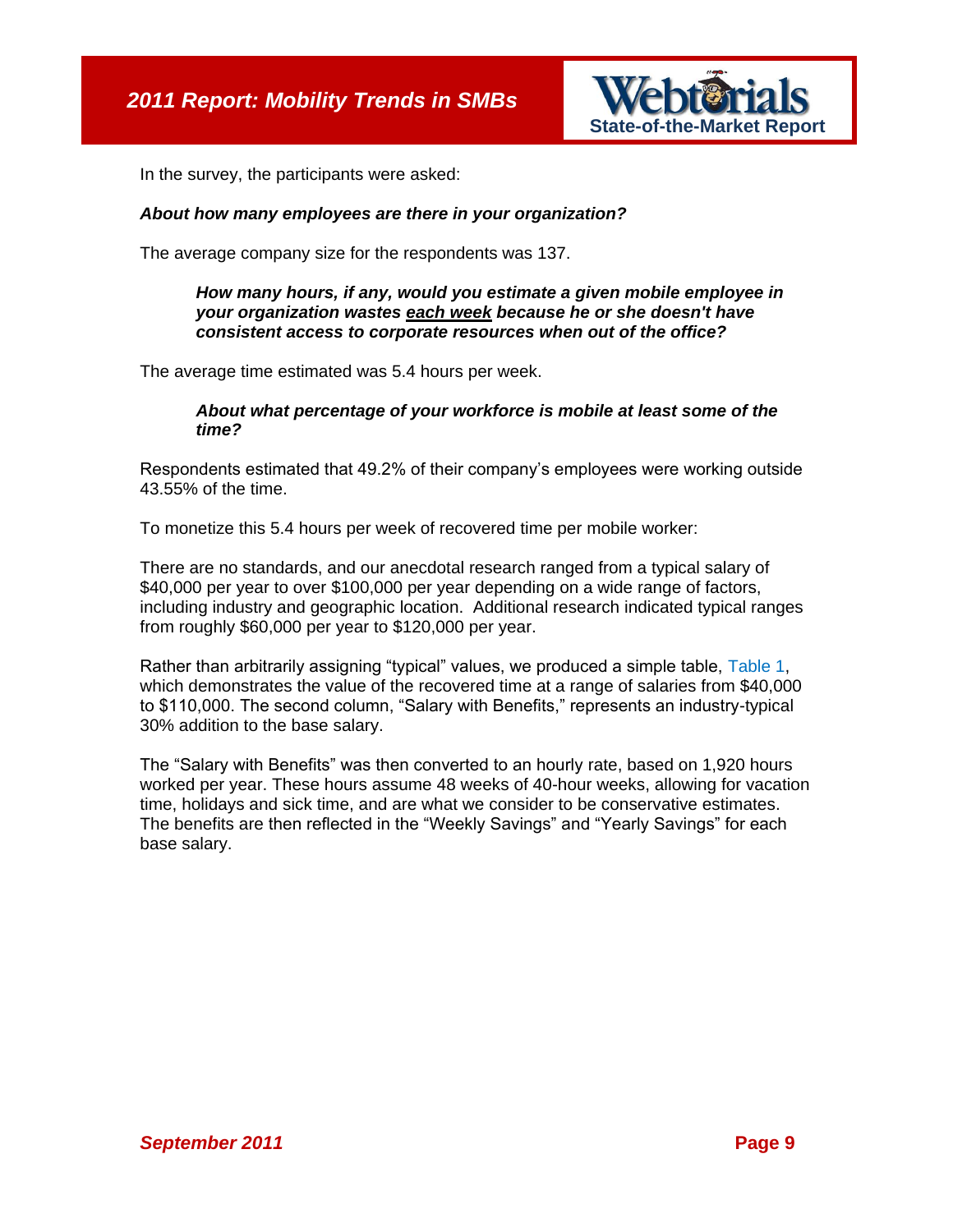

For our prototypical company, we assigned 67 (49.2% of 137) mobile workers at various salary levels<sup>1</sup>. This was very heavily weighted toward the lower end of the compensation range. These are shown in the "Number of Mobile Workers" column, with the resulting "Recovered Time Value" in the right-most column.

<span id="page-9-0"></span>

| <b>Table 1: Potential Recovered Time Value</b>                                       |                                       |                          |                          |                                       |                                       |
|--------------------------------------------------------------------------------------|---------------------------------------|--------------------------|--------------------------|---------------------------------------|---------------------------------------|
| <b>Base Salary</b>                                                                   | <b>Salary with</b><br><b>Benefits</b> | Weekly<br><b>Savings</b> | Yearly<br><b>Savings</b> | Number of<br><b>Mobile</b><br>Workers | <b>Recovered</b><br><b>Time Value</b> |
| \$40,000                                                                             | \$52,000                              | \$146.25                 | \$7,020                  | 22                                    | \$151,416                             |
| \$50,000                                                                             | \$65,000                              | \$182.81                 | \$8,775                  | 16                                    | \$141,953                             |
| \$60,000                                                                             | \$78,000                              | \$219.38                 | \$10,530                 | 13                                    | \$141,953                             |
| \$70,000                                                                             | \$91,000                              | \$255.94                 | \$12,285                 | 5                                     | \$66,245                              |
| \$80,000                                                                             | \$104,000                             | \$292.50                 | \$14,040                 | 3                                     | \$37,854                              |
| \$90,000                                                                             | \$117,000                             | \$329.06                 | \$15,795                 | 3                                     | \$47,385                              |
| \$100,000                                                                            | \$130,000                             | \$365.63                 | \$17,550                 | 3                                     | \$52,650                              |
| \$110,000                                                                            | \$143,000                             | \$402.19                 | \$19,305                 | 2                                     | \$38,610                              |
|                                                                                      |                                       |                          |                          | 67                                    | \$678,066                             |
| Productivity that could be recouped by giving employees seamless access to resources |                                       |                          |                          |                                       |                                       |

**whether they are on a stationary, local network or mobile inside or outside the office.**

 $\overline{a}$ 

 $1$  This weighting is extremely conservative in that it is reasonable to assume that more highly compensated employees tend to be more mobile.